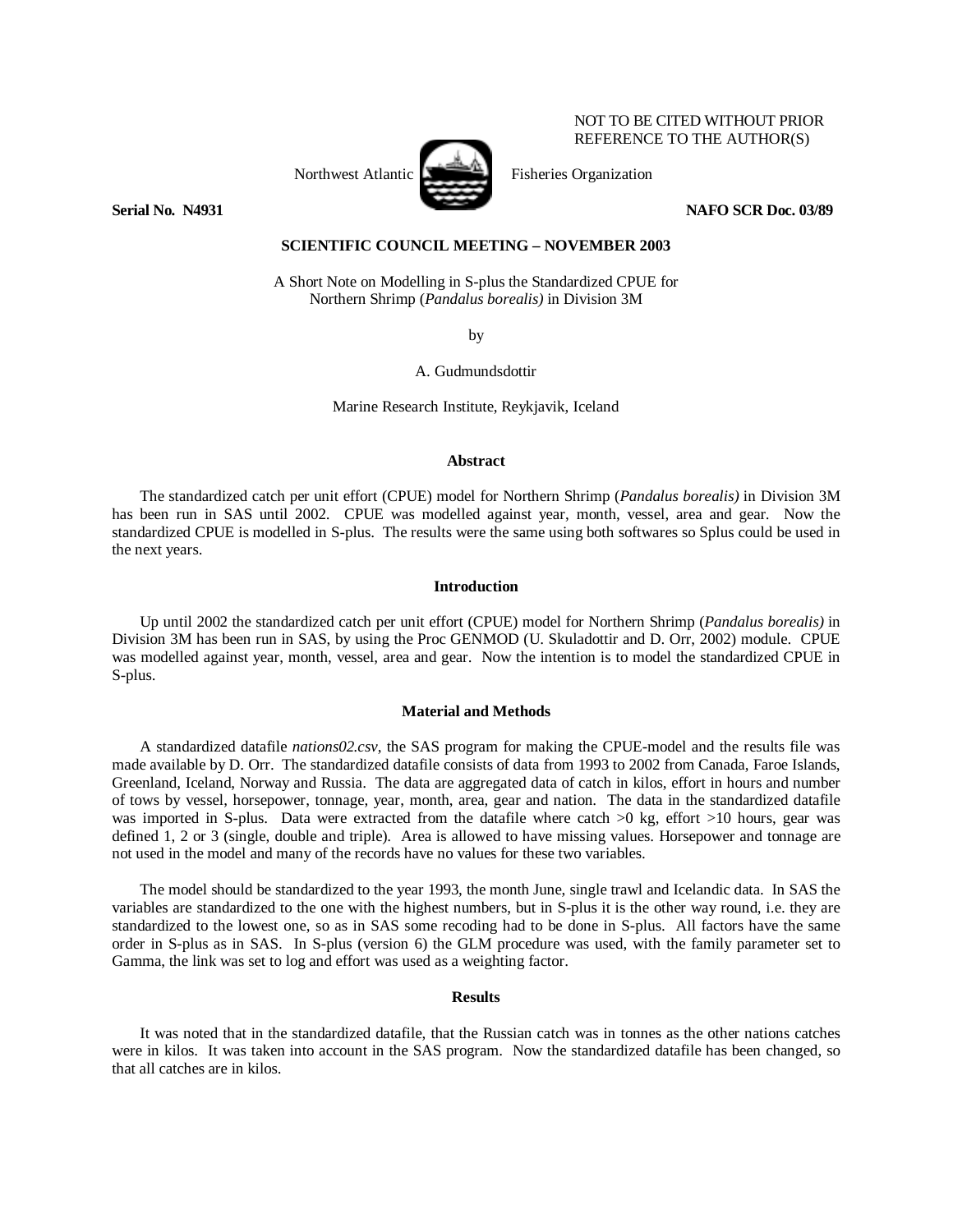A summary table (Table 1) was made with the extracted data and compared with the corresponding table from SAS. The results were the same for all years, except 4 and for those years the difference was so small, that it was concluded that the same data was being used in S-plus as in SAS. In 2002 CPUE was modelled against year, vessel, month, area and gear. As area is not always defined, data were extracted with the same condition as before, but area had to been defined too. A summary table (Table 2) was made for these data. The model was then fitted. The results from the model fit are shown in Table 3 and Fig. 1. The values of the estimate of the year factors are up to the 2nd and 3rd decimal the same as in SAS and therefore it is concluded that the model in Splus is giving the same result as the one in SAS.

The partial t-test provided little information about the area (Table 3). By using the *ANOVA* function in S-plus an analysis of deviance for the sequential addition of each variable was made (Table 4). It looks like that the variable *area* is not so important to the regression. Therefore another fit was made without the area and the two fits, that is with and without the area, compared by using ANOVA. The results are shown in Table 5. The conclusion drawn from this exercise is that there is no difference between these two models.

### **References**

- Skúladóttir, U. and D. Orr, 2002. The Assessment of the International Fishery for Shrimp (*Pandalus borealis*) in Division 3M (Flemish Cap), 1993-2002. *NAFO SCR Doc.,* 02/163, Serial No. N4793.
- Statistical models in S. Chambers, J.M., and Hastie, T.J. 1992. Wadsworth & Brooks/Cole Advanced Books & Software. Pacific Grove, California.

*S-PLUS 4 Guide to Statistics,*Data Analysis Products Division, MathSoft, Seattle.

| year | Number of  | Mean cpue         | Std. dev. | Minimum   | Maximum   |
|------|------------|-------------------|-----------|-----------|-----------|
|      | obs.       |                   |           |           |           |
| 1993 | 244        | 356.7318          | 147.12933 | 44.18182  | 894.5000  |
| 1994 | 230        | 236.9328          | 104.68254 | 10.37500  | 720.8765  |
| 1995 | 471<br>473 | 269.6544 270.0095 | 129.69249 | 38.14345  | 1181.9231 |
| 1996 | 927        | 228.1609 227.9949 | 114.52436 | 45.23596  | 847.5866  |
| 1997 | 378        | 285.7067          | 98.75083  | 44.30877  | 602.2971  |
| 1998 | 325 324    | 376.3973 376.5447 | 145.79688 | 34.38776  | 1315.7314 |
| 1999 | 338        | 382.7407          | 150.45038 | 35.25763  | 851.3818  |
| 2000 | 345        | 434.3164          | 173.21754 | 46.53540  | 1185.8592 |
| 2001 | 406        | 375.3852          | 176.72791 | 39.24800  | 1007.3333 |
| 2002 | 109 110    | 478.1836 475.8319 | 174.65671 | 123.88060 | 944.8406  |

Table 1. Analysis about the CPUE data. Numbers in italic are from the assessment in 2002, which differ from the one made in S-plus.

Table 2. Analysis about the CPUE data, when area is defined.

| vear | Number of obs. | Mean cpue | Std. dev. | Minimum   | Maximum   |
|------|----------------|-----------|-----------|-----------|-----------|
| 1993 | 170            | 386.2746  | 147.7421  | 92.81818  | 894.5000  |
| 1994 | 130            | 246.4198  | 126.2234  | 10.37500  | 720.8765  |
| 1995 | 362            | 276.7768  | 141.3902  | 38.14345  | 1181.9231 |
| 1996 | 863            | 229.4332  | 116.9914  | 45.23596  | 847.5866  |
| 1997 | 365            | 284.8268  | 99.6234   | 44.30877  | 602.2971  |
| 1998 | 316            | 377.0577  | 147.2426  | 34.38776  | 1315.7314 |
| 1999 | 328            | 381.2073  | 152.0707  | 35.25763  | 851.3818  |
| 2000 | 345            | 434.3164  | 173.2175  | 46.53540  | 1185.8592 |
| 2001 | 406            | 375.3852  | 176.7279  | 39.24800  | 1007.3333 |
| 2002 | 109            | 478.1836  | 174.6567  | 123.88060 | 944.8406  |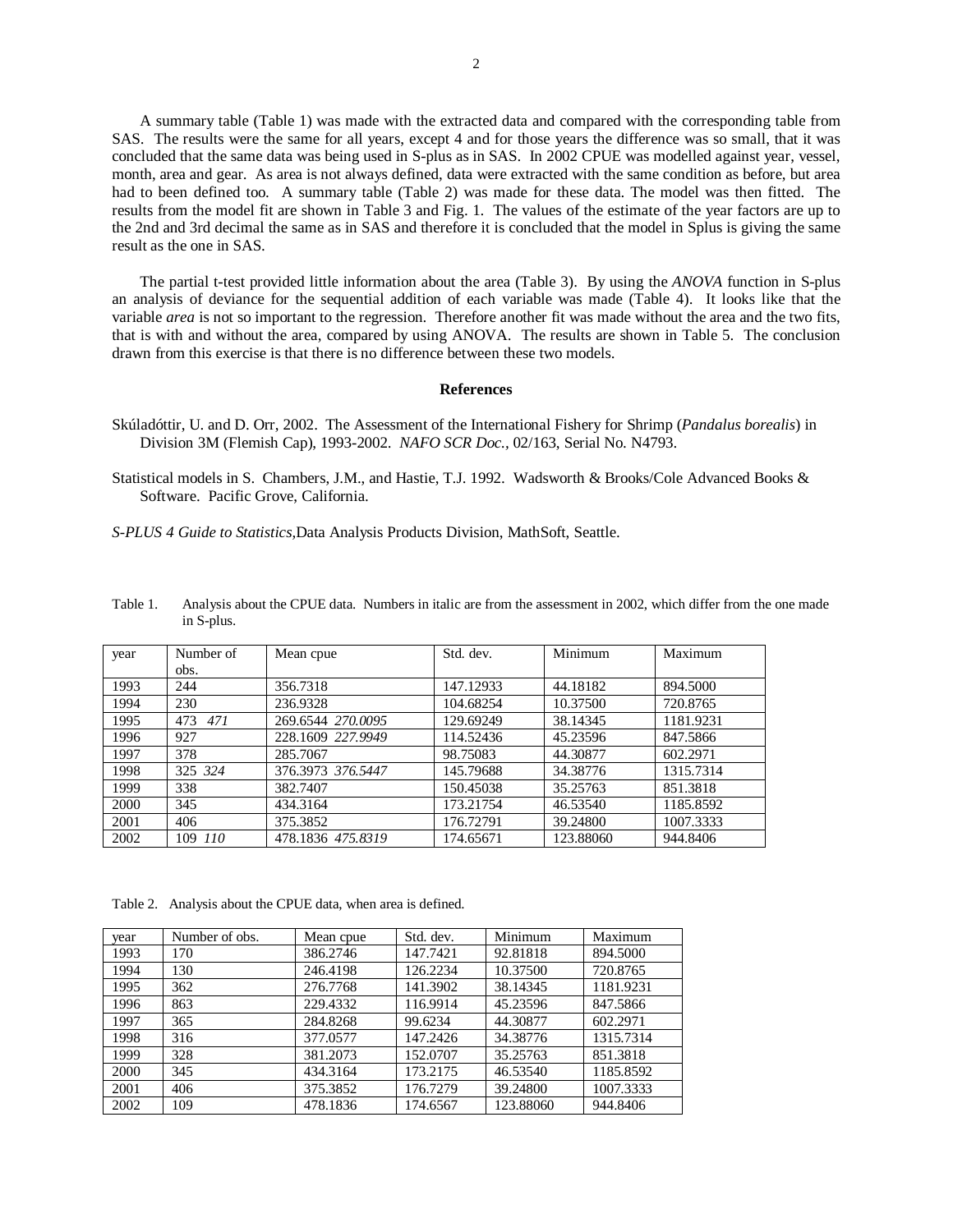Table 3. Results from the multiplicative model. The ship factors are not shown.

<code>Call: glm(formula = cpue ~ factor(year) + factor(ship.nr) + factor(month.nr) +  $\frac{1}{2}$ </sup></code>  $factor(\text{area.nr})$  +  $factor(\text{year})$ ,  $family = Gamma(\text{link} = \text{log})$ ,  $data = reg.data$ , weights = effort)

Deviance Residuals: Min 1Q Median 3Q Max -31.55938 -1.778845 -0.257723 1.461865 19.98631

Coefficients:

|                    | Value          | <b>Std Error</b> | t value       |
|--------------------|----------------|------------------|---------------|
| (Intercept)        | 6.5050031      | 0.06097707       | 106.679501    |
| factor(year)1994   | $-0.5330655$   | 0.05134741       | $-10.381547$  |
| factor(year)1995   | $-0.4069230$   | 0.05140219       | $-7.916453$   |
| factor(year)1996   | $-0.5218728$   | 0.05141306       | $-10.150587$  |
| factor(year)1997   | $-0.5398354$   | 0.05298142       | $-10.189145$  |
| factor(year)1998   | $-0.2847182$   | 0.05426353       | $-5.246953$   |
| factor(year)1999   | $-0.2685623$   | 0.05434168       | $-4.942106$   |
| factor(year)2000   | $-0.1183063$   | 0.05454599       | $-2.168927$   |
| factor(year)2001   | $-0.2147293$   | 0.05822581       | $-3.687872$   |
| factor(year)2002   | $-0.1248797$   | 0.06929505       | $-1.802145$   |
| factor(month.nr)2  | $-0.132094175$ | 0.06678741       | -1.97783034   |
| factor(month.nr)3  | 0.043002208    | 0.05275844       | 0.81507737    |
| factor(month.nr)4  | $-0.012386506$ | 0.03074660       | $-0.40285770$ |
| factor(month.nr)5  | $-0.112538218$ | 0.02579673       | -4.36249986   |
| factor(month.nr)6  | $-0.056981497$ | 0.02301206       | $-2.47615768$ |
| factor(month.nr)7  | $-0.095276243$ | 0.02146808       | -4.43804129   |
| factor(month.nr)8  | $-0.174796905$ | 0.02522219       | -6.93028282   |
| factor(month.nr)9  | $-0.231001331$ | 0.02649730       | -8.71791939   |
| factor(month.nr)10 | $-0.270494154$ | 0.02878999       | -9.39542287   |
| factor(month.nr)11 | $-0.257347632$ | 0.03225999       | -7.97730115   |
| factor(month.nr)12 | $-0.068453067$ | 0.04704010       | $-1.45520664$ |
| factor(area.nr)2   | $-0.006135149$ | 0.02154715       | $-0.28473132$ |
| factor(area.nr)3   | $-0.036099330$ | 0.01759739       | $-2.05140309$ |
| factor(area.nr)4   | $-0.03065659$  | 0.01716469       | $-1.786027$   |
| factor(gear)2      | 0.15291489     | 0.02946011       | 5.190574      |
| factor(gear)3      | $-0.48625077$  | 0.14735360       | $-3.299891$   |

(Dispersion Parameter for Gamma family taken to be 16.79377)

 Null Deviance: 139844.1 on 3393 degrees of freedom Residual Deviance: 57238.55 on 3230 degrees of freedom Number of Fisher Scoring Iterations: 5

Table 4. Results from analysis of deviance.

Analysis of Deviance Table

Gamma model

Response: cpue

| Terms added sequentially (first to last) |  |        |      |                                          |  |                              |
|------------------------------------------|--|--------|------|------------------------------------------|--|------------------------------|
|                                          |  |        |      | Df Deviance Resid. Df Resid. Dev F Value |  | Pr(F)                        |
| NULL                                     |  |        | 3393 | 139844.1                                 |  |                              |
| $factor(year)$ 9 23647.65                |  |        | 3384 |                                          |  | 116196.5 156.4578 0.00000000 |
| factor(ship.nr) 138 54962.82             |  |        | 3246 |                                          |  | 61233.6 23.7160 0.00000000   |
| $factor(month.nr)$ 11 3096.89            |  |        | 3235 |                                          |  | 58136.8 16.7643 0.00000000   |
| $factor(area.nr)$ 3 121.88               |  |        | 3232 |                                          |  | 58014.9 2.4192 0.06432497    |
| factor(gear) 2                           |  | 776.31 | 3230 | 57238.6                                  |  | 23.1132 0.00000000           |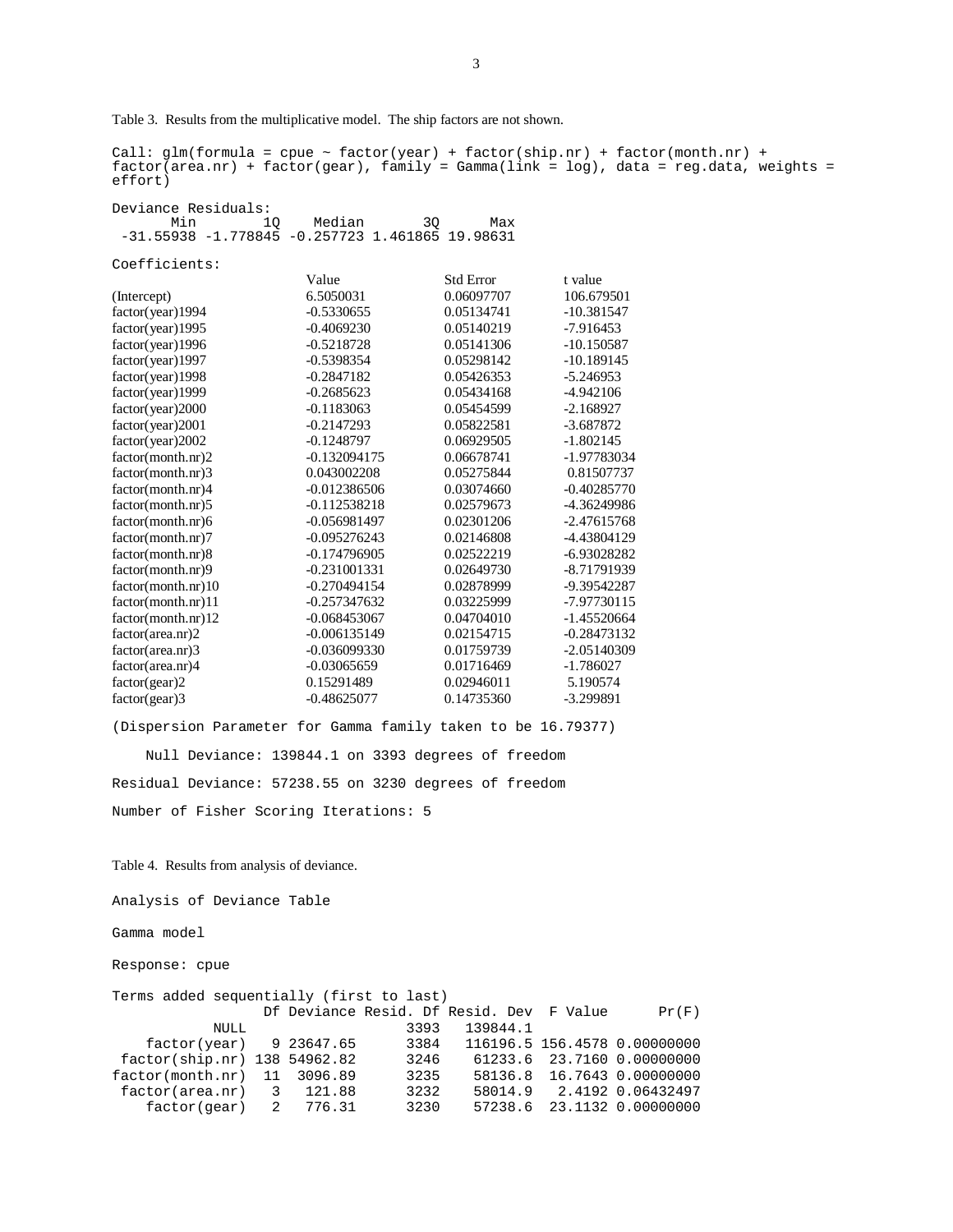Table 5. Results comparing two models with anova.

Full model: factor(year) + factor(ship.nr) + factor(month.nr) + factor(area.nr) + factor(gear) Reduced model:  $factor(year) + factor(ship.nr) + factor(month.nr) + factor(gear)$ 

Analysis of Deviance Table

Response: cpue

Terms Resid. Df Resid. Dev Test Df Deviance F Value Pr(F) 1 Full model 3230 57238.55 2 Reduced model 3233 57345.45 -factor(area.nr) -3 -106.8997 2.121813 0.09534365

Table 6. Results from the multiplicative model, when area is not used. The ship factors are not shown.

Call:  $glm(formula = cque ~ factor(year) + factor(ship.nr) + factor(month.nr) +$ factor(gear), family = Gamma(link = log), data = reg.data, weights = effort) Deviance Residuals: Min 1Q Median 3Q Max -31.73736 -1.785077 -0.256367 1.460476 19.64501

Coefficients:

|                    | Value          | Std.Error  | t.value      |
|--------------------|----------------|------------|--------------|
| (Intercept)        | 6.4866853      | 0.06057105 | 107.092180   |
| factor(year)1994   | $-0.5336043$   | 0.05119524 | $-10.422928$ |
| factor(year)1995   | $-0.4082135$   | 0.05133204 | $-7.952411$  |
| factor(year)1996   | $-0.5222215$   | 0.05145682 | $-10.148732$ |
| factor(year) 1997  | $-0.5387834$   | 0.05298747 | $-10.168128$ |
| factor(year)1998   | $-0.2812801$   | 0.05429741 | $-5.180359$  |
| factor(year)1999   | $-0.2638335$   | 0.05432468 | -4.856605    |
| factor(year)2000   | $-0.1172062$   | 0.05460839 | $-2.146303$  |
| factor(year)2001   | $-0.2139889$   | 0.05828739 | $-3.671273$  |
| factor (year) 2002 | $-0.1226784$   | 0.06936870 | $-1.768498$  |
| factor(month.nr)2  | -0.131009859   | 0.06685524 | $-1.9596051$ |
| factor(month.nr)3  | 0.038226696    | 0.05265463 | 0.7259892    |
| factor(month.nr)4  | $-0.009177865$ | 0.03060537 | $-0.2998776$ |
| factor(month.nr)5  | $-0.109651642$ | 0.02575334 | $-4.2577644$ |
| factor(month.nr)6  | $-0.055620294$ | 0.02302179 | $-2.4159849$ |
| factor(month.nr)7  | $-0.095021533$ | 0.02143382 | -4.4332521   |
| factor(month.nr)8  | $-0.175581348$ | 0.02503975 | $-7.0121055$ |
| factor(month.nr)9  | $-0.231079460$ | 0.02627433 | -8.7948752   |
| factor(month.nr)10 | $-0.270680343$ | 0.02873377 | -9.4202865   |
| factor(month.nr)11 | $-0.263081649$ | 0.03218004 | $-8.1753063$ |
| factor(month.nr)12 | $-0.069664807$ | 0.04707090 | -1.4799973   |
| factor(gear)2      | 0.154707132    | 0.02949290 | 5.2455722    |
| $factor( gear)$ 3  | -0.488079786   | 0.14751771 | -3.3086182   |

(Dispersion Parameter for Gamma family taken to be 16.83906)

 Null Deviance: 139844.1 on 3393 degrees of freedom Residual Deviance: 57345.45 on 3233 degrees of freedom Number of Fisher Scoring Iterations: 5